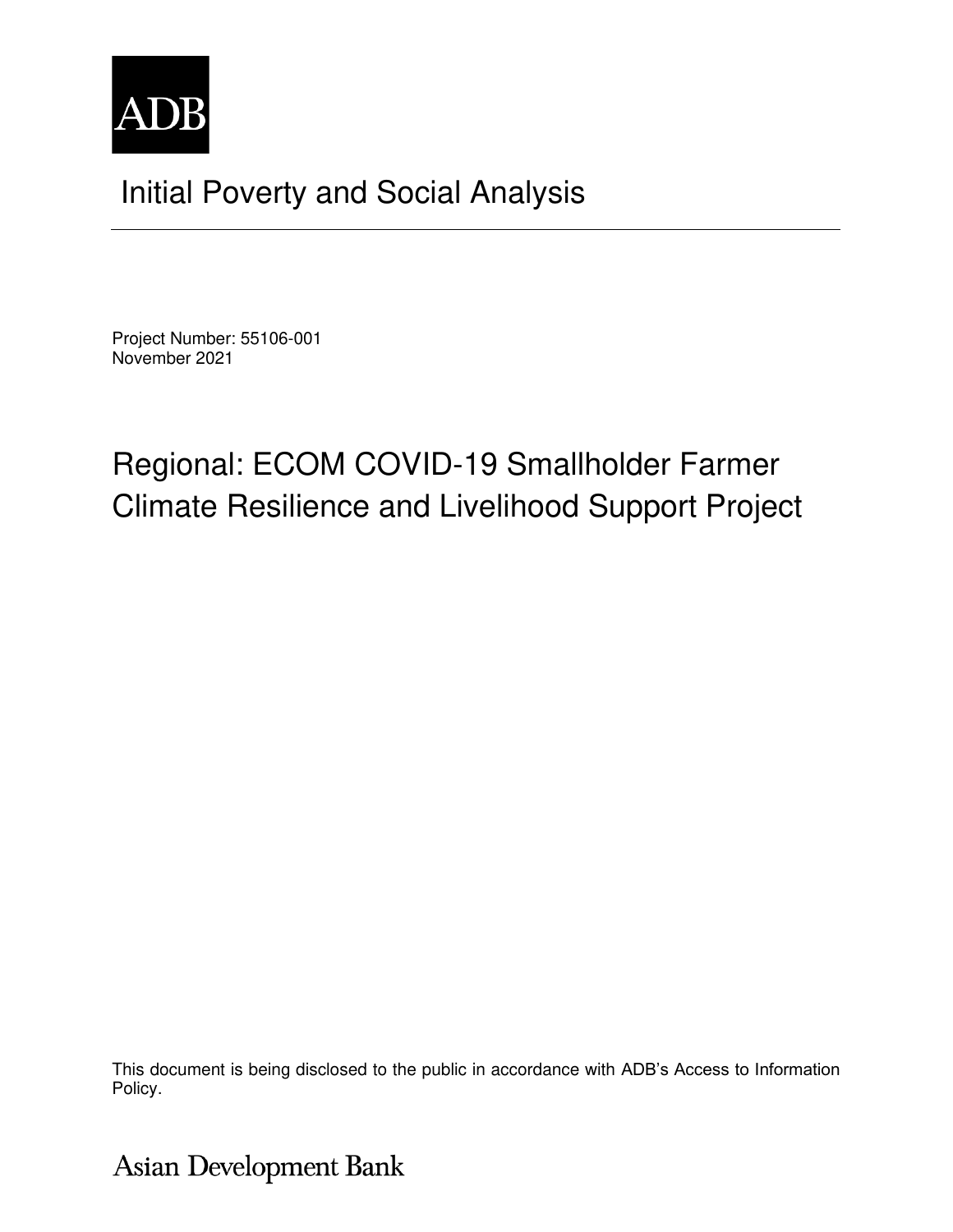## **ABBREVIATIONS**

| ECOM Agroindustrial Corp. Limited and its  |
|--------------------------------------------|
|                                            |
| environmental and social management system |
|                                            |

## **NOTE**

(i) In this report, "\$" refers to United States dollars.

In preparing any country program or strategy, financing any project, or by making any designation of or reference to a particular territory or geographic area in this document, the Asian Development Bank does not intend to make any judgments as to the legal or other status of any territory or area.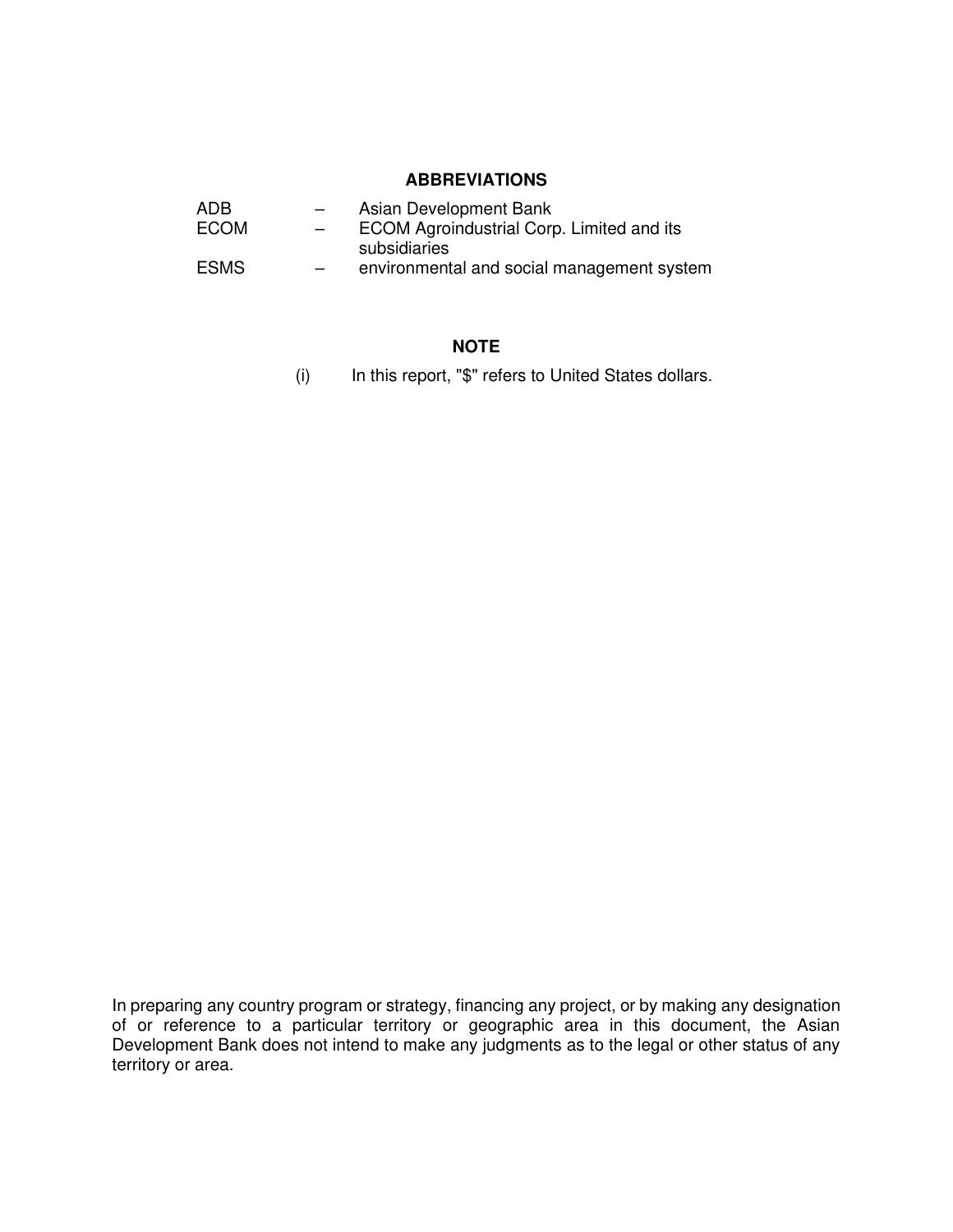## **INITIAL POVERTY AND SOCIAL ANALYSIS**

| Country:                       | Regional (India, Indonesia,<br>Papua New Guinea, Viet Nam) | Project Title:           | ECOM COVID-19 Smallholder Farmer<br>Climate Resilience and Livelihood Support<br>Project         |
|--------------------------------|------------------------------------------------------------|--------------------------|--------------------------------------------------------------------------------------------------|
| Lending/Financing<br>Modality: | Corporate Finance                                          | Department/<br>Division: | <b>Private Sector Operations Department</b><br>Office of the Director General                    |
|                                | <b>POVERTY IMPACT AND SOCIAL DIMENSIONS</b>                |                          | A. Links to the National Poverty Reduction and Inclusive Growth Strategy and Country Partnership |

#### **Strategy**

The project is aligned with Asian Development Bank's (ADB) Strategy 2030, which calls for ADB to "scale up its financing for agribusiness" and "promote gender equality in at least 75% of the number of ADB's committed operations by 2030." It is also aligned with the Operational Plan for Private Sector Operations, 2019–2024, which calls for working with tier-1 agribusiness companies because of their potential to have widespread impact. The project is consistent with ADB's country partnership strategies for India, Indonesia, Papua New Guinea (PNG), and Viet Nam which include the expansion of nonsovereign operations, including agribusiness, to support diversified economic growth. With coronavirus disease 2019 (COVID-19) pandemic causing disruptions on international trade and supply chains, lowering of commodity prices and deterioration of labor market, the project will be supporting smallholder farmers and vulnerable sectors at a time when there is an increased risk of falling below the poverty line. This is particularly crucial to above-mentioned countries that are reliant on commodity exports, and vulnerable to shocks and price fluctuations.

### **B. Poverty Targeting**:

General intervention Individual or household (TI-H) Geographic (TI-G) Non-income MDGs (TI-M1, M2, etc.)

The project will contribute to sustained offtake of coffee and cocoa beans from smallholder farmers in four countries negatively affected by disruptions caused by COVID-19 in agricultural supply chains and resultant economic contractions. Sustaining offtake will contribute to preserving farming operations and livelihoods during the pandemic.

### **C. Poverty and Social Analysis**

1. **Key issues and potential beneficiaries**. The project seeks to address the economic impact of the COVID-19 pandemic on smallholder farmers, who will be the end-users/beneficiaries of the project. Disruption of agricultural supply chains, coupled with economic contraction stemming from COVID-19 have drastically reduced farmers' sales volumes and prices because of market closures and the shrinking number of and demand from traders, leaving smallholder farmers exposed to declining purchasing power, increasing amounts of food loss, falling prices, and other disturbances. Prolonged lockdowns add to the financial burden of farmers as loan payment due dates approach, payments are missed, or loans grow. The impact is most severe on smallholder farmers with little savings from harvests and returns from earlier sales. On average, annual income of smallholder farmers in the following countries are as follows: India \$1,054, Indonesia - \$1,967, and Vietnam - \$6,609.

2. **Impact channels and expected systemic changes**. Impact channels are farm to market supply chains managed by ECOM Agroindustrial Corp. Limited and its subsidiaries (ECOM) through which coffee and cocoa beans are sourced from farmers and technical and financial support services are delivered by ECOM along with income from sales. Farmers rarely have alternative buyers and cocoa and coffee constitute one of their few high-value cash crops. ECOM technical support helps maximize the value of the crop, but also assists in the development of other high value crops while creating water efficiencies and promoting climate resiliency.

3. **Focus of (and resources allocated in) the transaction TA or due diligence**. Based on information provided by ECOM, farmers in their supply chain receives \$293-3,288 per hectare net revenue for coffee depending on the country and variety. Due diligence will look into social safeguards and social protection issues in relation to farmers and aggregators in ECOM's supply chains. ECOM's ESMS, existing certification and traceability programs, and tools and procedures will be reviewed to see if these are adequate to safeguard farmers, IPs and vulnerable groups support.

#### **II. GENDER AND DEVELOPMENT**

1. What are the key gender issues in the sector and/or subsector that are likely to be relevant to this project or program? Women make essential contributions to agriculture across Asia and the Pacific, comprising between 40 and 50% of the agriculture labor force in East and Southeast Asia and 30% in South Asia.<sup>a</sup> Despite their significant involvement in farming, women have fewer assets and less access to inputs and technology. When women farmers have better access to technical training and the necessary inputs, they are more likely to adopt good agricultural practices and improve their productivity.<sup>b</sup> COVID-19 has further exacerbated the constraints that women farmers face, risking widening the gender gap in investments, productivity and incomes. Strengthening women's participation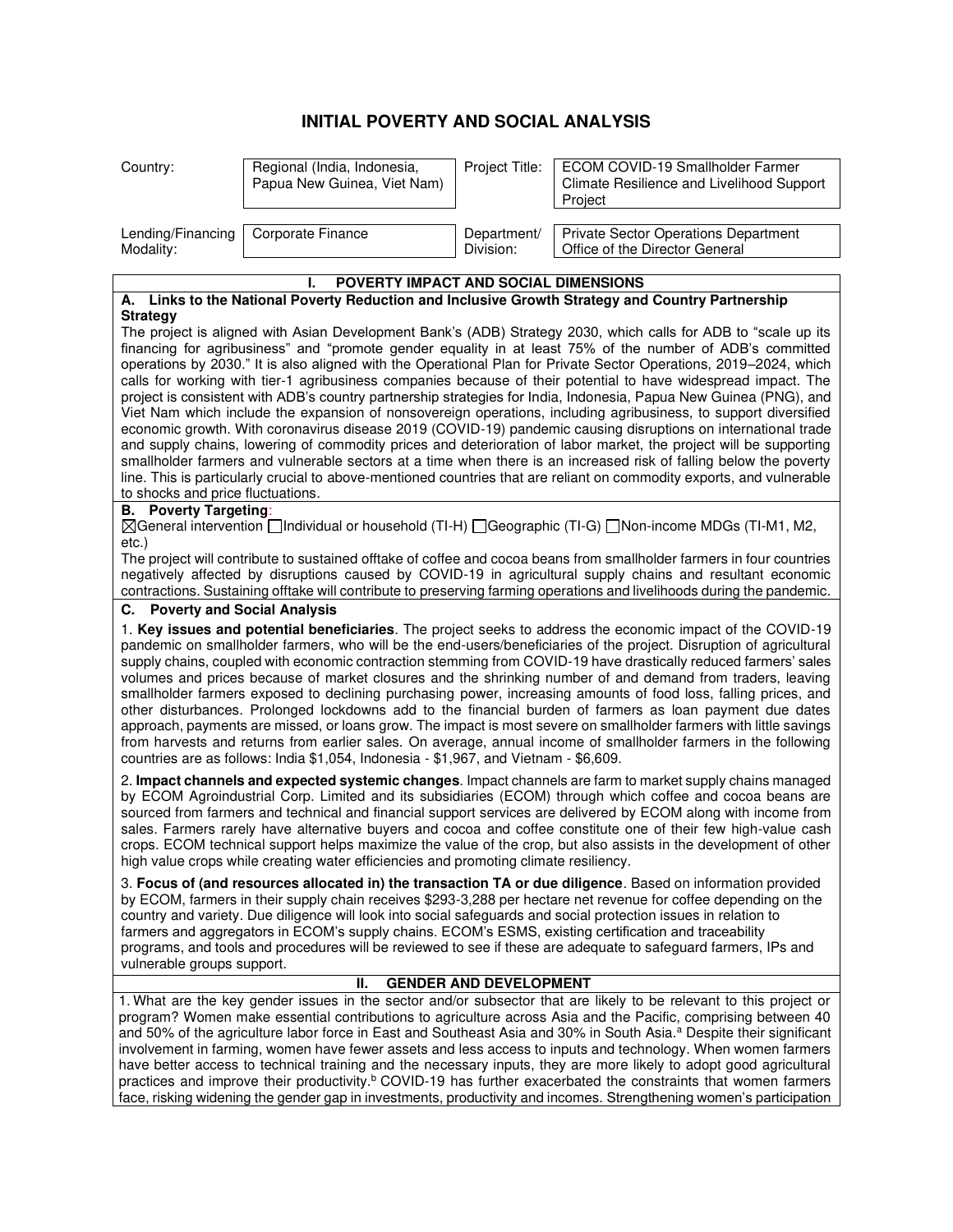| in high-value crops such as coffee and cocoa is likely to have a positive impact on women's incomes and access to<br>opportunities for empowerment while also improving product quality and volumes for the businesses. <sup>c</sup><br>2. Does the proposed project or program have the potential to contribute to the promotion of gender equity and/or<br>empowerment of women by providing women's access to and use of opportunities, services, resources, assets, and<br>$\boxtimes$ Yes $\Box$ No<br>participation in decision making?<br>Due diligence will identify potential gender mainstreaming measures that may be incorporated in the project design.<br>Gender measures to be explored with ECOM may include training women on farming best practices and financial<br>literacy and sustaining the number of women in ECOM's supplier base and workforce.<br>3. Could the proposed project have an adverse impact on women and/or girls or widen gender inequality?<br>$\Box$ Yes $\boxtimes$ No<br>4. Indicate the intended gender mainstreaming category: |
|-----------------------------------------------------------------------------------------------------------------------------------------------------------------------------------------------------------------------------------------------------------------------------------------------------------------------------------------------------------------------------------------------------------------------------------------------------------------------------------------------------------------------------------------------------------------------------------------------------------------------------------------------------------------------------------------------------------------------------------------------------------------------------------------------------------------------------------------------------------------------------------------------------------------------------------------------------------------------------------------------------------------------------------------------------------------------------|
| $\boxtimes$ EGM (effective gender mainstreaming)<br>$\Box$ GEN (gender equity)<br>SGE (some gender elements)<br>NGE (no gender elements)<br>$\perp$<br>$\perp$                                                                                                                                                                                                                                                                                                                                                                                                                                                                                                                                                                                                                                                                                                                                                                                                                                                                                                              |
| Ш.<br><b>PARTICIPATION AND EMPOWERMENT</b>                                                                                                                                                                                                                                                                                                                                                                                                                                                                                                                                                                                                                                                                                                                                                                                                                                                                                                                                                                                                                                  |
| 1. Who are the main stakeholders of the project, including beneficiaries and negatively affected people? Identify<br>how they will participate in the project design. The main stakeholders are ECOM, its employees and the farmers in<br>the supply chain. The project will provide liquidity support to ECOM to enable the company to continue purchasing<br>coffee and cocoa from smallholder farmers. No changes in the operations of ECOM is expected that would require<br>stakeholder participation. Prior to certification process, ECOM conducts an orientation to potential partner farmers<br>on the certification process and company standards, requirements, and use of farmers' data to allow farmers to<br>decide voluntarily if they would proceed with the program.                                                                                                                                                                                                                                                                                       |
| 2. How can the project contribute (in a systemic way) to engaging and empowering stakeholders and beneficiaries,<br>particularly, the poor, vulnerable, and excluded groups? What issues in the project design require participation of<br>the poor and excluded? ECOM has an onboarding procedure for smallholder farmers where company standards<br>are presented. Farmers voluntarily deciding to become an ECOM supplier and are subject to a certification<br>program which requires compliance to certain agricultural practices, ES requirements, including labor standards.<br>ECOM meanwhile provides technical trainings, hybrid crops and community support.                                                                                                                                                                                                                                                                                                                                                                                                     |
| 3. What are the key, active, and relevant civil society organizations (CSOs) in the project area? What is the level of<br>civil society organization participation in the project design?<br>$\boxtimes$ Information generation and sharing $\boxtimes$ Consultation<br>$\boxtimes$ Collaboration<br>$\Box$ Partnership<br>Civil society organizations might be involved in the conduct of a Technical Assistance (TA) for farmer-to-farmer<br>knowledge transfer. Relevant CSOs will be identified during the implementation of the TA.<br>4. Are there issues during project design for which participation of the poor and excluded is important? What are                                                                                                                                                                                                                                                                                                                                                                                                               |
| $\boxtimes$ No The project is limited to provision of liquidity<br>they and how should they be addressed? $\Box$ Yes<br>support.                                                                                                                                                                                                                                                                                                                                                                                                                                                                                                                                                                                                                                                                                                                                                                                                                                                                                                                                            |
| IV.<br><b>SOCIAL SAFEGUARDS</b>                                                                                                                                                                                                                                                                                                                                                                                                                                                                                                                                                                                                                                                                                                                                                                                                                                                                                                                                                                                                                                             |
| A. Involuntary Resettlement Category □ A □ B ⊠ C<br>□ FI                                                                                                                                                                                                                                                                                                                                                                                                                                                                                                                                                                                                                                                                                                                                                                                                                                                                                                                                                                                                                    |
| 1. Does the project have the potential to involve involuntary land acquisition resulting in physical and economic<br>displacement? □ Yes<br>$\boxtimes$ No<br>ADB loan proceeds will not be used to acquire land. The rooftop solar power<br>system will be installed in an existing facility. ECOM has adequate policies and procedures in place to identify and<br>manage land-related impacts in its operations and can ensure ADB loan proceeds will only be utilized for purchase<br>of raw materials.                                                                                                                                                                                                                                                                                                                                                                                                                                                                                                                                                                 |
| 2. What action plan is required to address involuntary resettlement as part of the transaction TA or due diligence<br>process?                                                                                                                                                                                                                                                                                                                                                                                                                                                                                                                                                                                                                                                                                                                                                                                                                                                                                                                                              |
| Resettlement plan<br>$\Box$ Resettlement framework<br>Social impact matrix<br>None                                                                                                                                                                                                                                                                                                                                                                                                                                                                                                                                                                                                                                                                                                                                                                                                                                                                                                                                                                                          |
| $\boxtimes$ Environmental and social management system arrangement<br>B. Indigenous Peoples Category $\Box A \Box B \boxtimes C$<br>I I FI                                                                                                                                                                                                                                                                                                                                                                                                                                                                                                                                                                                                                                                                                                                                                                                                                                                                                                                                  |
| 1. Does the proposed project have the potential to directly or indirectly affect the dignity, human rights, livelihood                                                                                                                                                                                                                                                                                                                                                                                                                                                                                                                                                                                                                                                                                                                                                                                                                                                                                                                                                      |
| $\boxtimes$ No<br>systems, or culture of indigenous peoples?<br>II Yes<br>2. Does it affect the territories or natural and cultural resources indigenous peoples own, use, occupy, or claim, as<br>ECOM purchases coffee from individual farmers who may be members<br>their ancestral domain? $\Box$ Yes<br>$\boxtimes$ No<br>of ethnic minority groups in Viet Nam. While ECOM has adequate policies and procedures in place to identify and<br>manage IP-related impacts in its operations and can ensure ADB loan proceeds will only be utilized for purchase of<br>raw materials, ADB will explore opportunities to further enhance benefits to distinct and vulnerable ethnic minority<br>groups from participation as a supplier to ECOM.                                                                                                                                                                                                                                                                                                                            |
| 3. Will the project require broad community support of affected indigenous communities? $\Box$ Yes<br>The<br>$\bowtie$ No<br>project involves the procurement of coffee and cocoa from existing smallholder farmers across four countries.                                                                                                                                                                                                                                                                                                                                                                                                                                                                                                                                                                                                                                                                                                                                                                                                                                  |